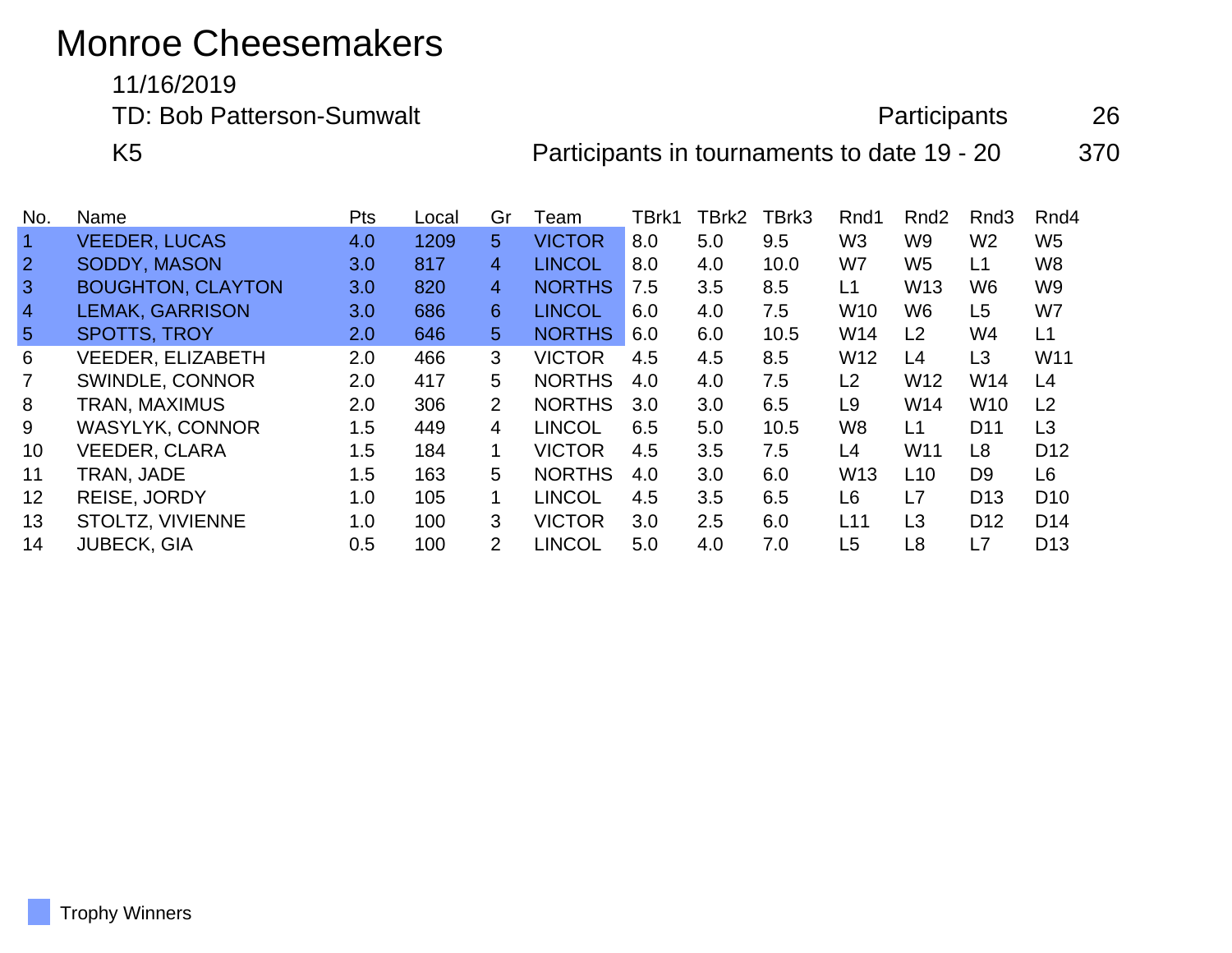| K12                         |
|-----------------------------|
| <b>Individual Standings</b> |

| No.             | Name                      | Pts              | Local | Gr | Team          | TBrk1 | TBrk2 | TBrk3 | Rnd1            | Rnd <sub>2</sub> | Rnd <sub>3</sub> | Rnd4            |
|-----------------|---------------------------|------------------|-------|----|---------------|-------|-------|-------|-----------------|------------------|------------------|-----------------|
| $\vert$ 1       | <b>MATHIASON, RYAN</b>    | 4.0              | 854   | 8  | <b>ELDERS</b> | 8.0   | 5.0   | 9.5   | W7              | W <sub>3</sub>   | W <sub>9</sub>   | W <sub>2</sub>  |
| $\overline{2}$  | <b>SPOTTS, NOAH</b>       | 3.0              | 753   |    | <b>SIXTH</b>  | 10.0  | 6.0   | 10.0  | W <sub>10</sub> | W4               | W <sub>5</sub>   | L1              |
| $\overline{3}$  | <b>BOCHAR, JACK</b>       | 3.0              | 953   |    | <b>SIXTH</b>  | 8.5   | 4.5   | 10.5  | W8              | L1               | W6               | W7              |
| $\overline{4}$  | <b>LOPEZ GIL, DANIEL</b>  | 3.0              | 636   | 9. | <b>ELDERS</b> | 4.5   | 1.5   | 4.5   | W9              | L <sub>2</sub>   | W11              | W <sub>10</sub> |
| $5\overline{5}$ | <b>LOSENEGGER, GEHRIG</b> | 3.0 <sub>1</sub> | 707   | 8. | <b>ELDERS</b> | 3.0   | 0.0   | 3.0   | W11             | W <sub>10</sub>  | L2               | W <sub>12</sub> |
| 6               | JADE, PERLA               | $2.5\,$          | 682   | 8  | <b>ELDERS</b> | 4.5   | 1.5   | 4.5   | W <sub>12</sub> | D <sub>9</sub>   | L <sub>3</sub>   | W11             |
| $\overline{7}$  | BENZSCHAWEL, AARON        | 2.0              | 682   |    | <b>ELDERS</b> | 3.0   | 3.0   | 7.0   | L1              | W <sub>12</sub>  | W <sub>10</sub>  | L3              |
| 8               | TRAN, EMMA                | 2.0              | 458   | 8  | <b>ELDERS</b> | 1.5   | 1.5   | 4.5   | L <sub>3</sub>  | W <sub>11</sub>  | W <sub>12</sub>  | L9              |
| 9               | <b>HANUSA, MATTHEW</b>    | 1.5              | 481   | 6  | <b>SIXTH</b>  | 7.5   | 5.5   | 11.5  | L4              | D <sub>6</sub>   | L1               | W <sub>8</sub>  |
| 10              | LOPEZ GIL, CARLOS         | 0.0              | 229   | 6  | <b>SIXTH</b>  | 8.0   | 6.0   | 11.0  | L <sub>2</sub>  | L <sub>5</sub>   | L7               | L4              |
| 11              | TRAN, JACK                | 0.0              | 267   | 6  | <b>SIXTH</b>  | 7.5   | 5.5   | 10.5  | L <sub>5</sub>  | L8               | L4               | L <sub>6</sub>  |
| 12              | <b>KEEHN, WILL</b>        | 0.0              | 737   | 6  | <b>SIXTH</b>  | 6.5   | 4.5   | 9.5   | L <sub>6</sub>  | L7               | L8               | L5              |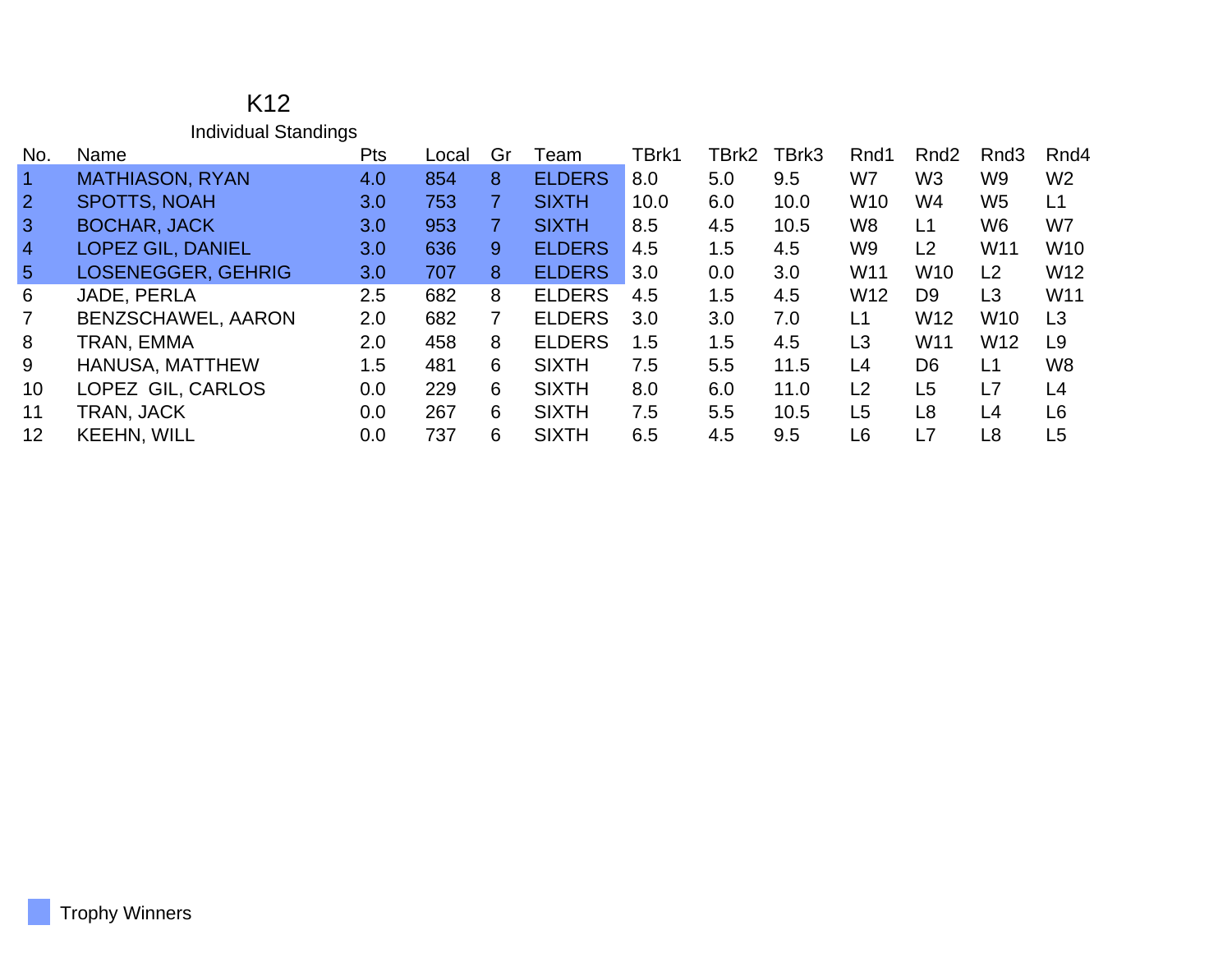## K5

Team Standings

| Plc            | Name (Players: Top 4 used)                                                                                                                | Score | Med  | Solk | SBx2 | Cum  |
|----------------|-------------------------------------------------------------------------------------------------------------------------------------------|-------|------|------|------|------|
| $\vert$ 1      | <b>NORTHS (5)</b><br>BOUGHTON, CLAYTON (3.0,820)<br>SPOTTS, TROY (2.0,646)<br>SWINDLE, CONNOR (2.0,417)<br><b>TRAN, MAXIMUS (2.0,306)</b> | 9.0   | 16.5 | 33.0 | 23.0 | 22.0 |
| $\overline{2}$ | LINCOL (5)<br>SODDY, MASON (3.0,817)<br>LEMAK, GARRISON (3.0,686)<br>WASYLYK, CONNOR (1.5,449)<br>REISE, JORDY (1.0,105)                  | 8.5   | 16.5 | 34.5 | 31.0 | 22.5 |
| $\overline{3}$ | VICTOR (4)<br><b>VEEDER, LUCAS (4.0,1209)</b><br>VEEDER, ELIZABETH (2.0,466)<br>VEEDER, CLARA (1.5,184)<br>STOLTZ, VIVIENNE (1.0,100)     | 8.5   | 15.5 | 31.5 | 29.5 | 20.0 |